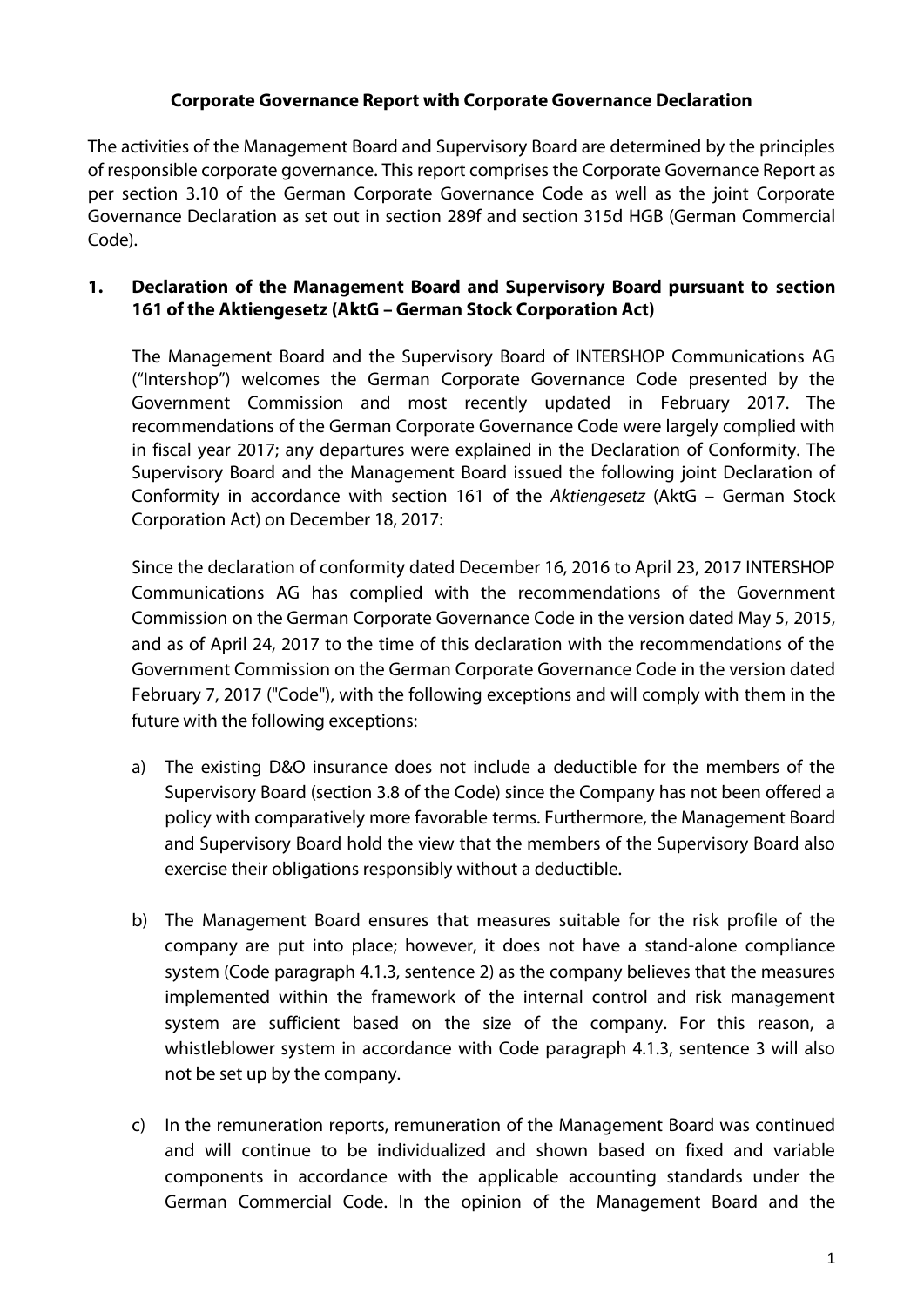Supervisory Board there is no requirement for an additional breakdown of remuneration components and costs or reporting of the overall achievable variable remuneration pursuant to section 4.2.5 of the Code, since the statutory individualized data already offers sufficient information about the remuneration structure and amount, and the noting of merely a maximum and minimum amount of variable remuneration in the required form - without the context of the underlying remuneration provisions - is misleading and can thus lead to incorrect conclusions.

d) The Supervisory Board has not determined a time limit for Supervisory Board membership, a competency profile, or a required number of independent Supervisory Board members in accordance with Code paragraph 5.4.1. The Supervisory Board believes that a time limit for Supervisory Board membership would not be appropriate since, in general, there is no necessary correlation between term of office, independence of the members of the Supervisory Board, and the occurrence of potential conflicts of interest. Furthermore, due to the small number of Supervisory Board members, the Supervisory Board believes that a precise definition of objectives and a competency profile would limit the selection of suitable Supervisory Board members. The Supervisory Board would like to be able to freely and flexibly decide on proposals for the composition of the Board in each specific situation and, when making nominations, will take the length of service of the Board members and their independence into account on a case-by-case basis. Currently, all three Supervisory Board members are independent.

This declaration of conformity and all previous declarations have been made permanently available on the Company's website at [http://www.intershop.com/investors-corporate](http://www.intershop.com/investors-corporate-governance)[governance.](http://www.intershop.com/investors-corporate-governance)

#### **2. Corporate Governance Practices**

The Company has not implemented any **business practices** exceeding the recommendations of the German Corporate Governance Code, e.g. a company Code of Conduct. The Company takes into consideration the suggestions of the Corporate Governance Code to the greatest possible extent.

#### **3. Information on the Management Board's and Supervisory Board's principles of work, as well as their composition**

In accordance with the fundamental principle of German company law, Intershop is subject to the dual management system, which requires the separation of the management body (Management Board) and the supervisory body (Supervisory Board). Both bodies cooperate in the management and supervision of the Company.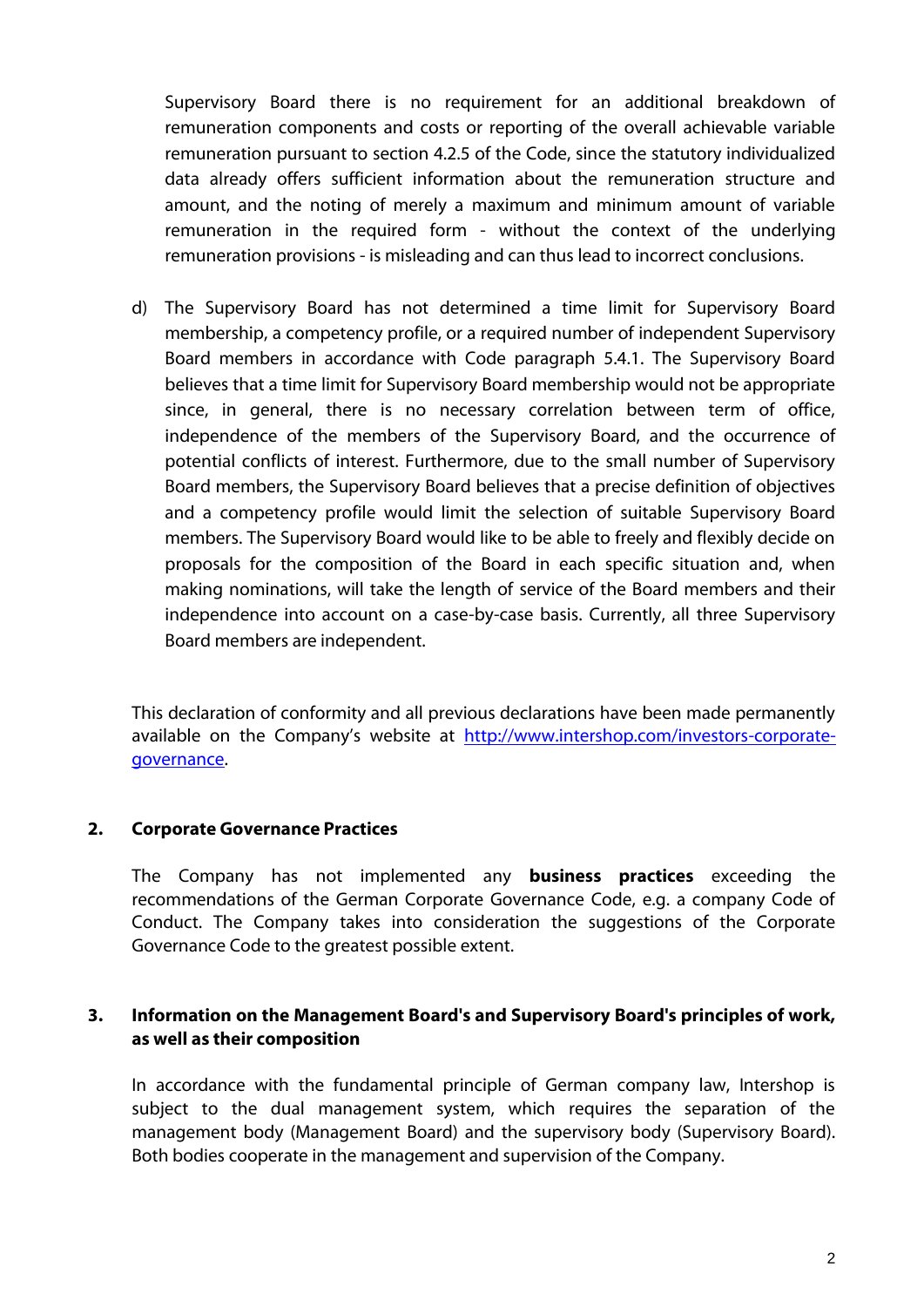The **Management Board** is responsible for managing the Company with the goal of creating sustainable value. The Management Board jointly develops the Company's strategy and ensures that it is implemented in consultation with the Supervisory Board. The Management Board must manage the Company's business in accordance with the law, the Articles of Association, and the by-laws. The principle of joint responsibility applies; this means that the members of the Management Board are jointly responsible for the management of the entire Company. The principles of the Management Board's work are summarized in the By-laws of the Management Board. In particular, these by-laws govern the adoption of resolutions and the allocation of responsibilities. The By-laws of the Management Board also include a list of transactions for which the Management Board requires the Supervisory Board's approval.

The Management Board currently comprises two members. There is a Chief Executive Officer for the Management Board. The number of members of the Management Board is determined by the Supervisory Board, which can also appoint a Chairman or a Spokesperson and Deputy Chairman of the Management Board.

The Management Board provides the Supervisory Board with regular, timely, and comprehensive information about all aspects of business development that are material for the Company, significant transactions, and the current earnings situation, including the risk situation and risk management. Where business developments deviate from earlier forecasts and targets, these deviations are discussed and the reasons given in detail. The Management Board also reports regularly on compliance, i.e., the measures taken to meet legal requirements and internal guidelines, which is also the responsibility of the Management Board.

The **Supervisory Board** advises the Management Board on the management of the Company and monitors the Management Board's activities. It appoints and dismisses the members of the Management Board, resolves the compensation system for the Management Board members, and sets their total compensation. It is involved in all decisions that are of fundamental importance for the Company.

The Articles of Association stipulate that the Supervisory Board must comprise three members. Its regular term of office is five years and ends at the Annual Stockholders' Meeting that resolves the approval of the Supervisory Board's activities for the fourth fiscal year after the beginning of its term of office. The Supervisory Board regularly monitors and advises the Management Board in its management of the Company. It must perform its duties in accordance with the provisions of the law, the German Corporate Governance Code, the Articles of Association, and its By-laws. The Supervisory Board must be consulted on all decisions of fundamental importance for the Company. The By-laws of the Management Board therefore stipulate certain transactions – such as major investment projects, acquisitions, and employment contracts above a certain amount – that require the Supervisory Board's approval. The Chairman of the Supervisory Board represents the Supervisory Board externally and in dealings with the Management Board. He chairs the Supervisory Board meetings. No committees were established because the Supervisory Board only comprises three members. In addition to its reports at the Supervisory Board meetings, the Management Board regularly informs the Supervisory Board about current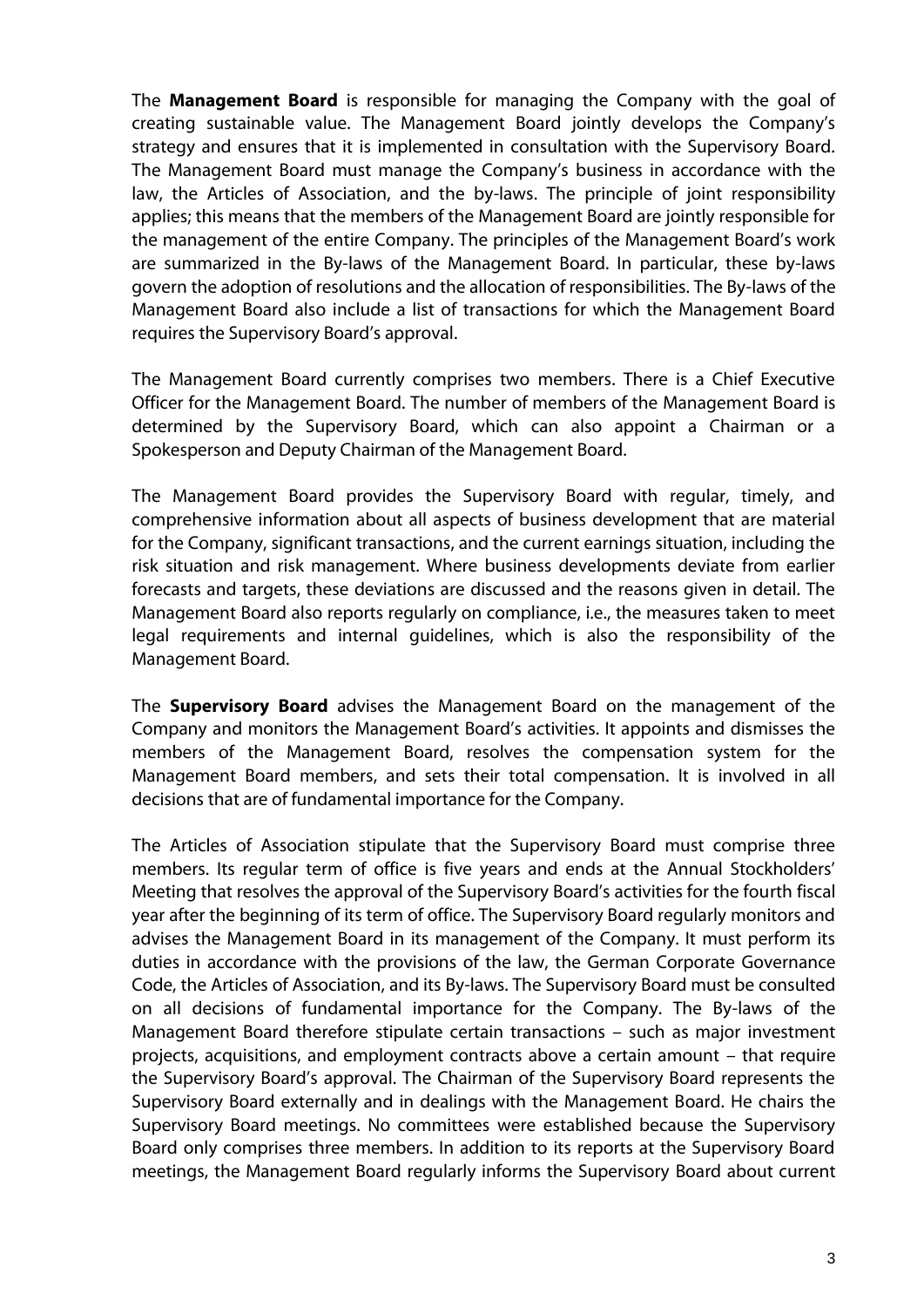key developments at the Company and the related measures required, as well as about the forecast for future quarters.

D&O insurance has been taken out for all members of the Management Board and the Supervisory Board; a deductible of 10% was agreed upon for Management Board members in accordance with section 93(2) sentence 3 of the AktG.

# **4. Information on setting the women's quota**

Pursuant to section 111 (5) of the AktG, the resolution of the Supervisory Board dated June 21, 2017 set the target percentage of women on the Management Board and the Supervisory Board at 0% by June 30, 2021 according to the actually existing percentage and the rate previously applicable until June 30, 2017. However, the Supervisory Board is endeavoring to give priority to women with the same qualifications in order to increase the percentage of women on the Supervisory Board and the Management Board. Given that the target percentage was 0%, this was met in the reporting year.

The target figures for women on the two executive tiers below the Management Board set by the Management Board in accordance with section 76 (4) of the AktG amounted to 29.63% by June 30, 2017 according to the existing percentage in September 2015 and was limited until June 30, 2021 at a rate of 26.92% through the resolution of June 21, 2017. Due to the ongoing restructuring measures, the actual average monthly rate in the first half of 2017 of 25.87% for INTERSHOP Communications AG and 28.35% in the Intershop Group was below the previous target figure. Thus, effective as of July 1, 2017, the target figure was reset according to the existing percentage as per June 2017 at 26.92% for a period of four years. At the end of 2017, at 23.33% for INTERSHOP Communications AG and 26.47% for the Intershop Group, the rate was below the new target figure, as the total number of executives had changed since the date the rate was reset, at which the restructuring measures had not been completed yet. Intershop only has one management level below the Management Board, which is why only one target was defined for this management level.

# **5. Further information – Corporate Governance Report**

Since the Management Board and Supervisory Board have stated in their Declaration of Conformity that they will not follow the Code's recommendations on appointing members in terms of the limit to be set for the length of membership, competency profile nor on appointing independent members, information on implementing this objective in terms of section 5.4.1 of the Code is also unnecessary in this report. However, it should be pointed out that the three Supervisory Board members have been independent since the Annual Stockholder's Meeting in 2013.